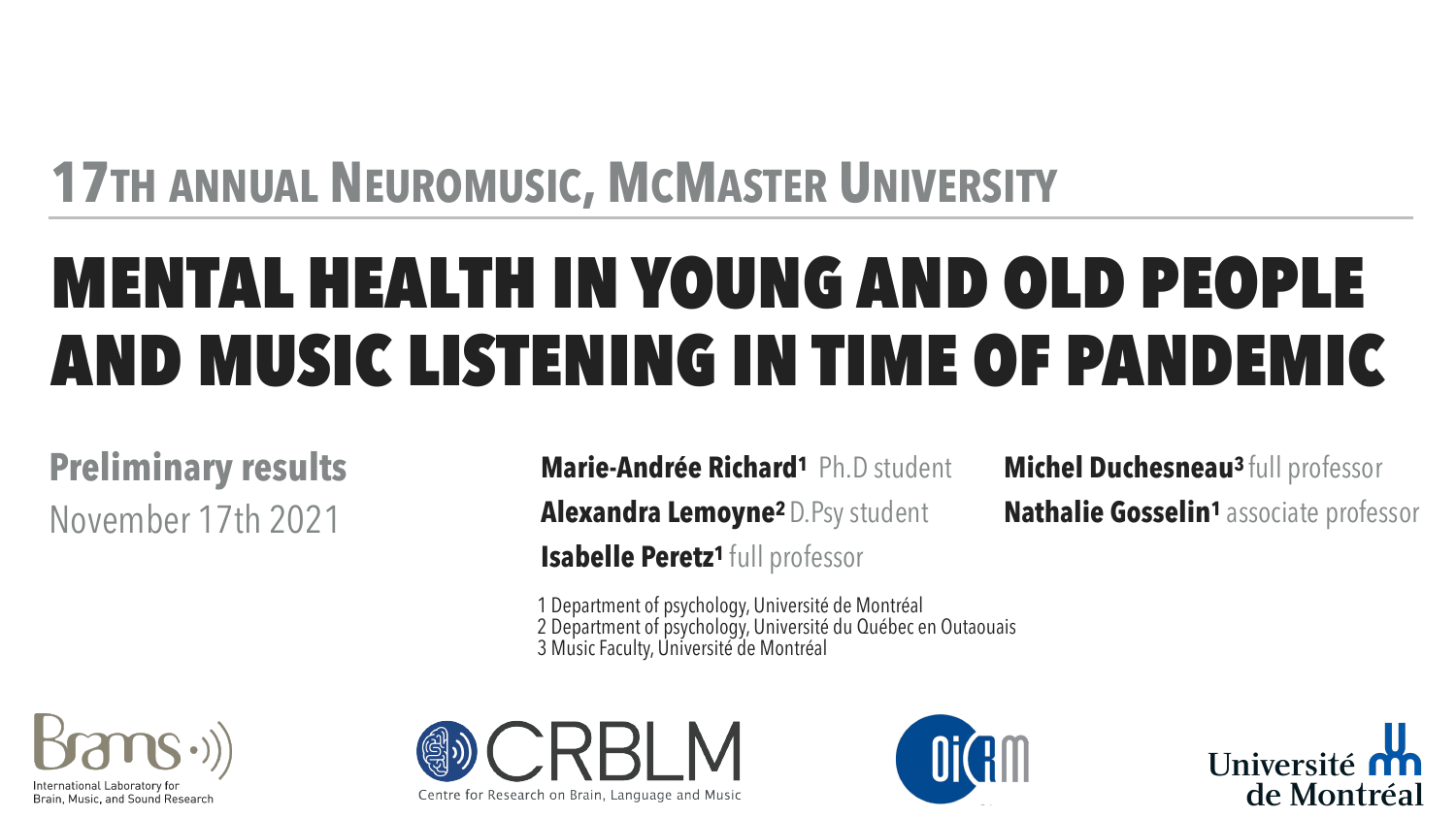### **PROBLEMATIC : IMPACT OF THE PANDEMIC OF MENTAL HEALTH**

(1) Statistique Canada 2020; (2) Parlapani et al. 2021; (3) Savage et al., 2021; (4) Parola et al. 2020; (5) Lee et al. 2020







Younger and older Canadians population are impacted by the pandemic.

For both populations, recent studies report an increase of loneliness, stress, anxiety and depression 1,2,3,4,5

As psychological care is difficult to access, alternative and complementary strategies to improve mental well-being of young and older people are needed.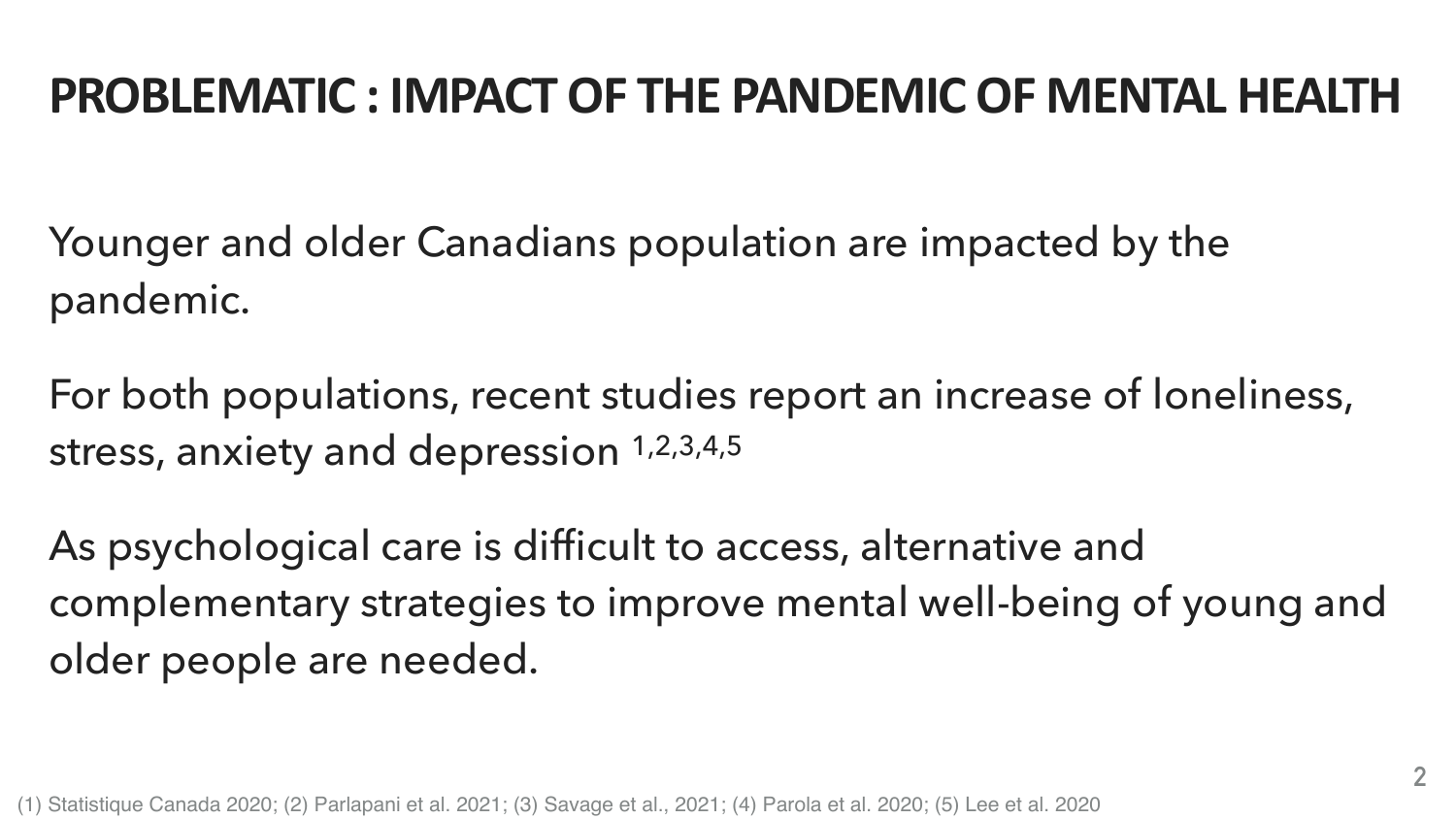## **MENTAL HEALTH BENEFITS OF MUSIC LISTENING**

- ▶ Music listening is the most effective strategy to cope distress<sup>6</sup>.
- ▸ Efficient in regulating mood and reducing loneliness7 .
- ▸ People with depressive or anxiety symptoms use more music to regulate their mood8 .

(6) Mas-Herrerro, 2020; (7) Granot et al. 2021*;* (8) Hennessy et al. 2021*.* **<sup>3</sup>**



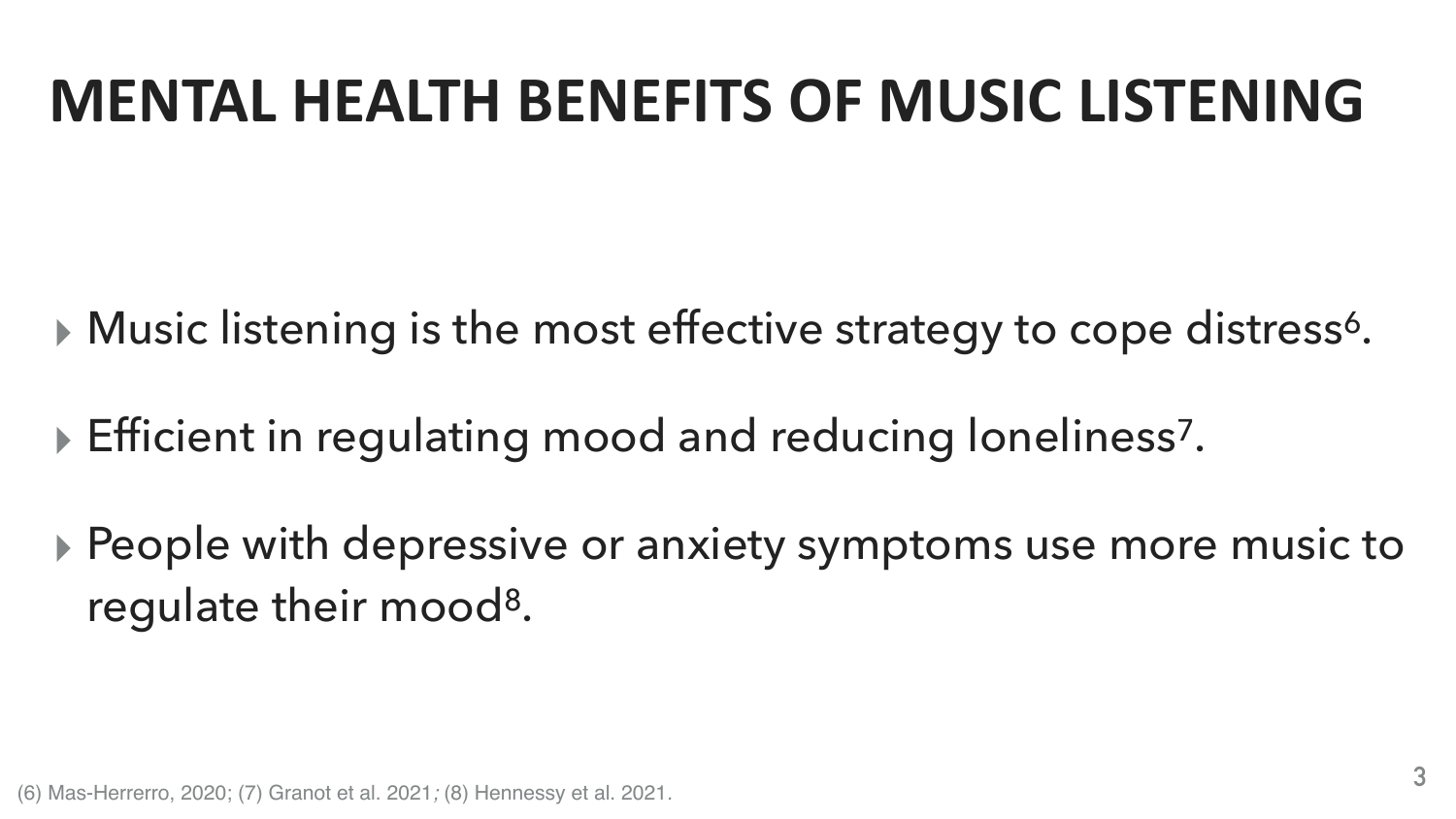### **AIMS**

1. Evaluate the impact of the pandemic on mental health;

2. Explore the effects of music listening on comfort and stress, prior and during the pandemic according to their level of anxiodepressive





symptoms (ADS).

‣ **Stress:** *it calms me*, *it reduces my anxiety / stress,* etc. **Comfort:** *it comforts me, it consoles me, etc.*

**Relevance :** Contribute to the development of accessible and nonpharmacological tool to improve mental health for young and old people during health crises. **4**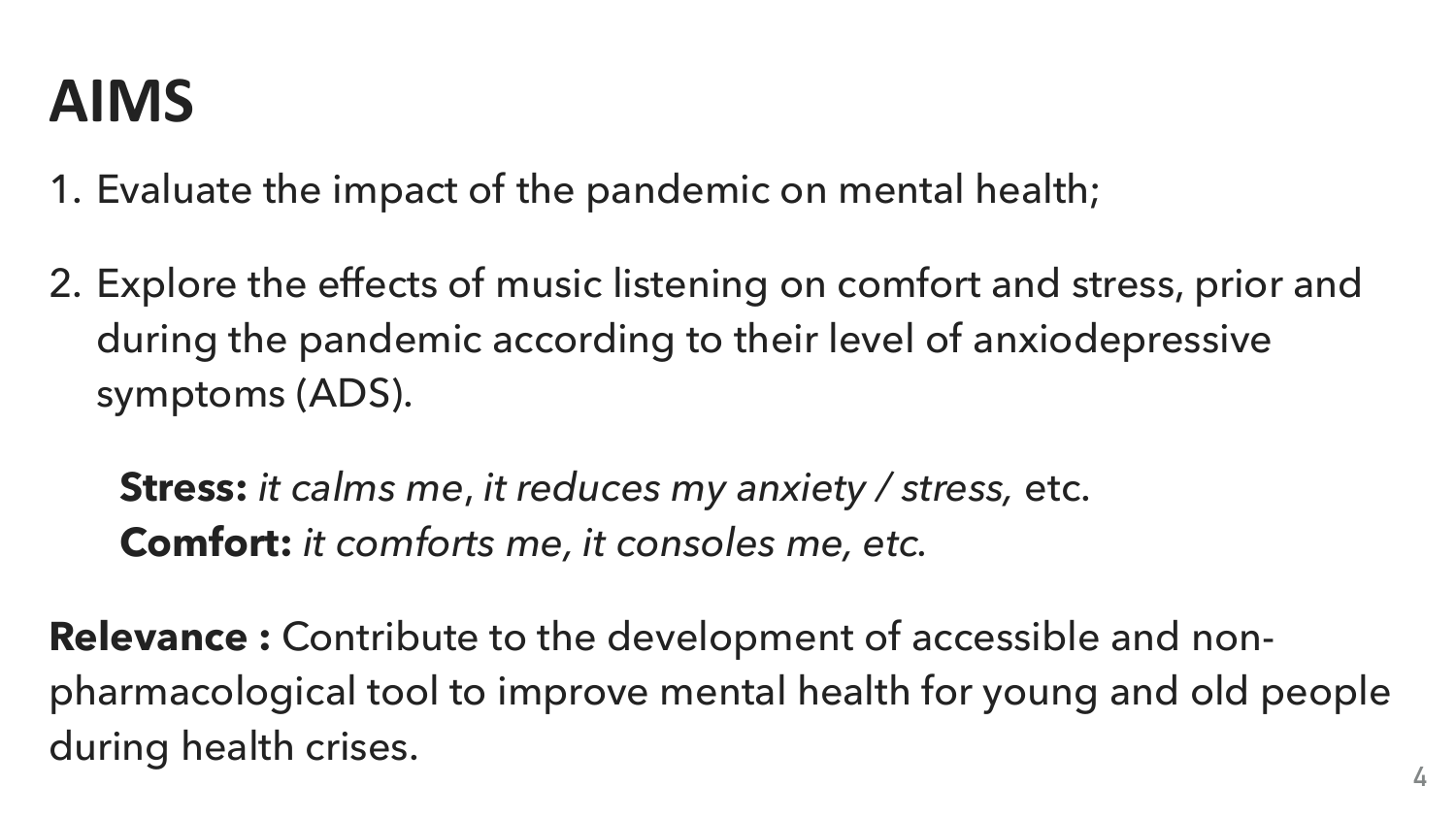### **METHOD**



### **Online survey** between Sept 1st and April 2021.

- ‣ **Depression**: WHO511, PHQ912 . **Anxiety**: GAD713
- ‣ **Effect of music**. Before and since the pandemic.

#### **Analyses:** Mixed ANOVA (separately for younger and older people)

- ‣ Context (prior vs during the pandemic)
- ‣ Group (low vs high ADS)

 $N = 127$ **65-84 years old** *M =* **71.9***, SD* **= 4.9**





**Two populations**

*N* **= 196 18-35 years old** *M* **= 26.3***, SD* **= 4.4**

(11) Psykiatric Center North Zealand, 1998 ; (12) Kroenke et al., (2002) ; (13) Spitzer et al., (2006) **Never Rarely Occasionally Frequently Very often**



#### **Younger Canadians**

#### **Older Canadians**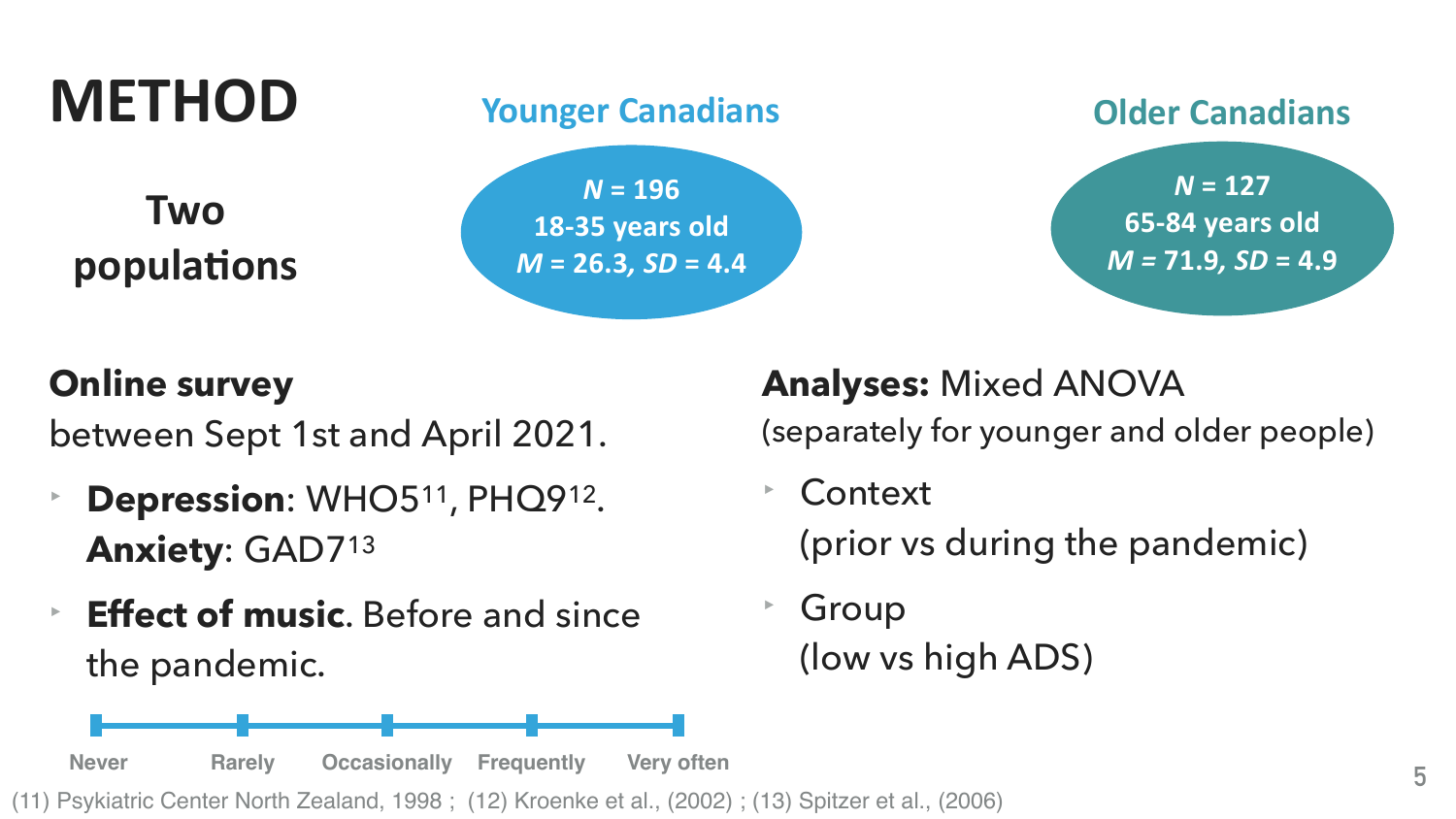### **RESULTS - YOUNG PEOPLE**

- ▸ **Stress reduction:** More often relaxing during the pandemic than before.
- ▸ **Comfort:** More often comforting during the pandemic than before.
- ▸ No difference between low and high ADS



57%





**Clinical cut-offs :** WHO5 < 50 /100 **or** PHQ9 > 10 / 27) **or** GAD7 > 10 / 21



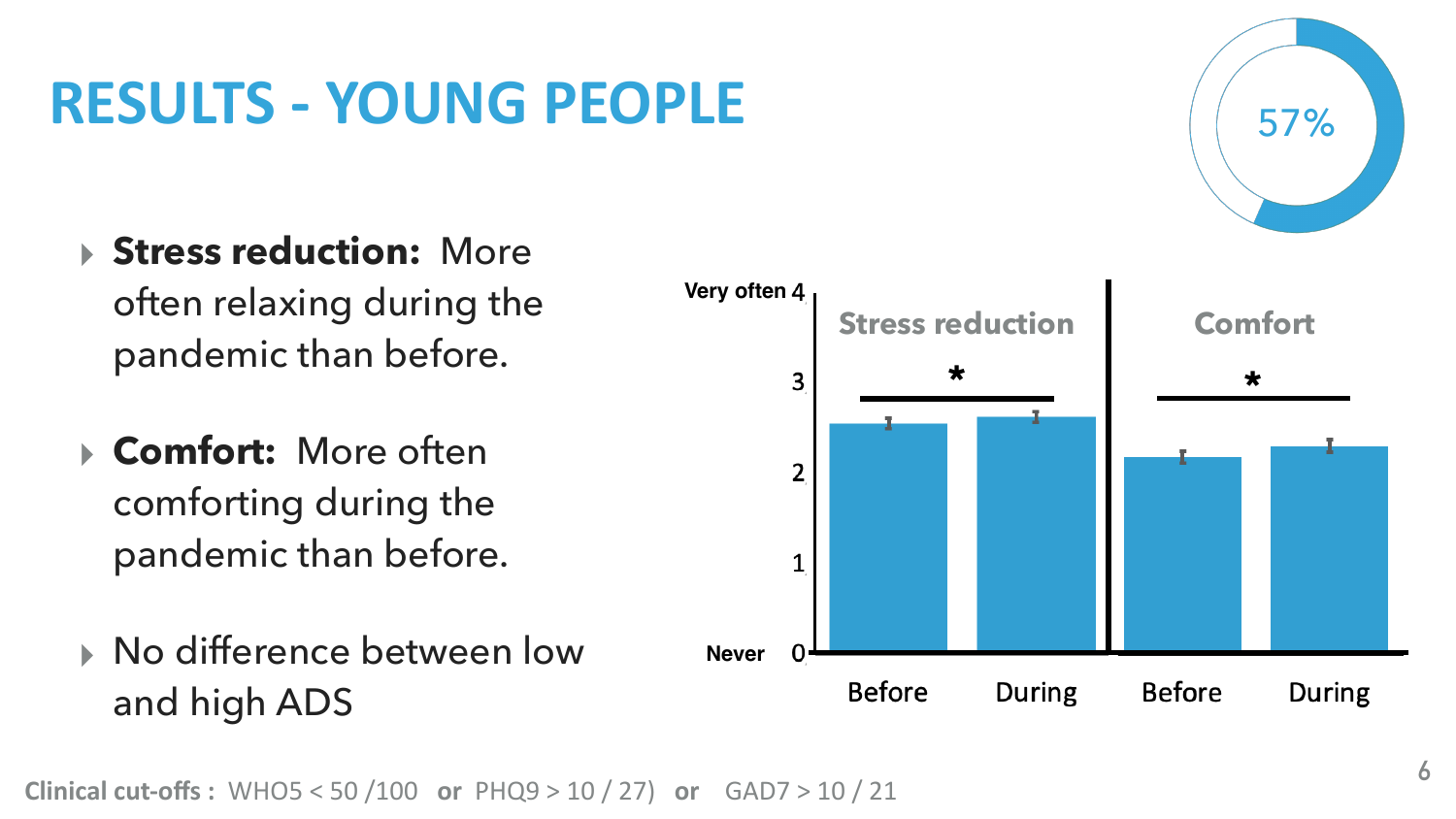### **RESULTS - OLDER PEOPLE**

#### ▸ **Stress reduction effect:**

- ▸ More often relaxing during the pandemic than before, but only for people with high ADS.
- ▸ More often relaxing for people with ADS compared to people with low ADS during the pandemic.







22%

**Clinical cut-offs :** WHO5 < 50 /100 **or** PHQ9 > 10 / 27) **or** GAD7 > 10 / 21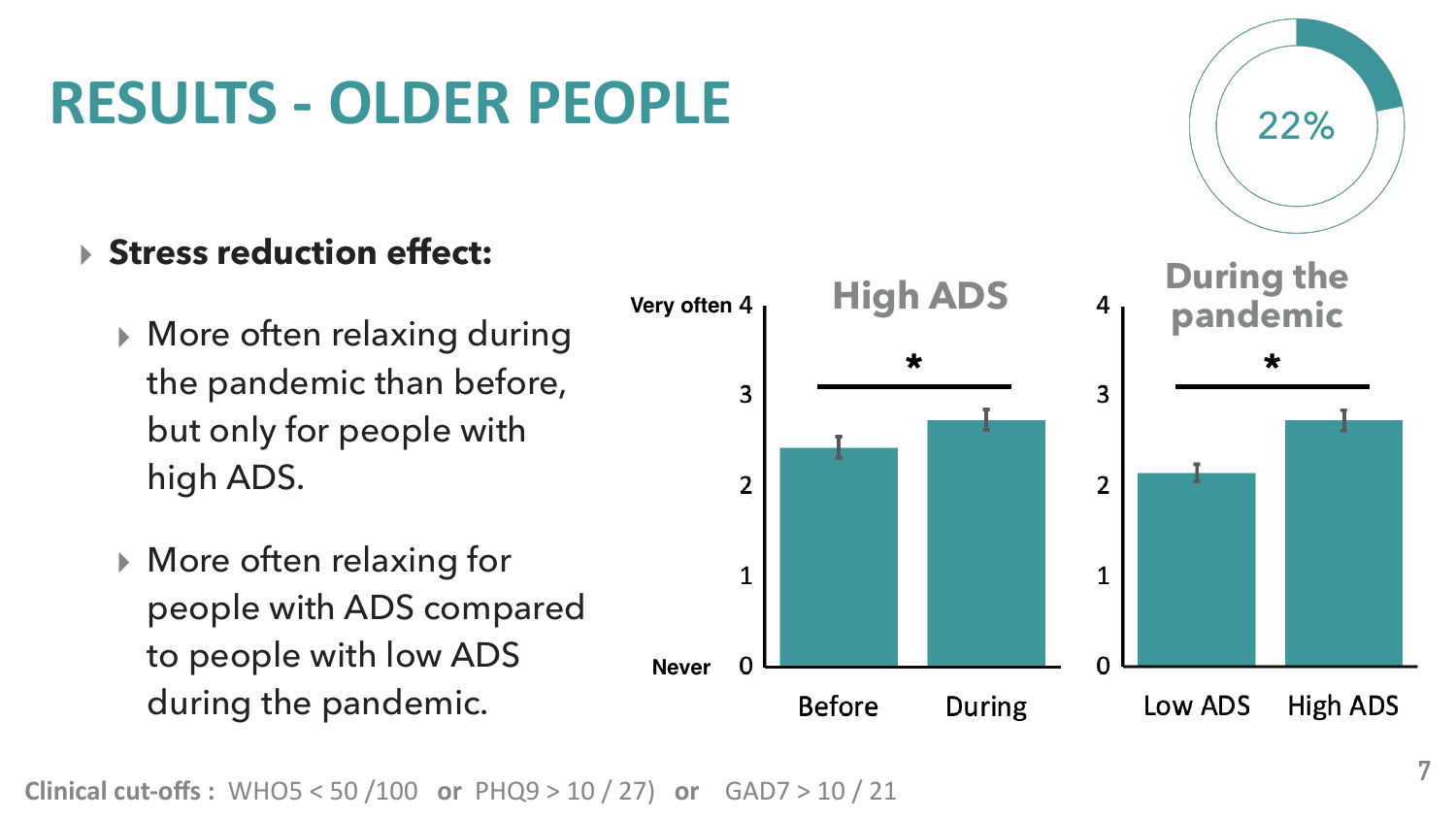### ▸ **Comfort effect:**

- ▸ More often comforting during the pandemic than before.
- ▸ More often comforting for people with high ADS.

### **RESULTS - OLDER PEOPLE**



**Never**

**Very often**

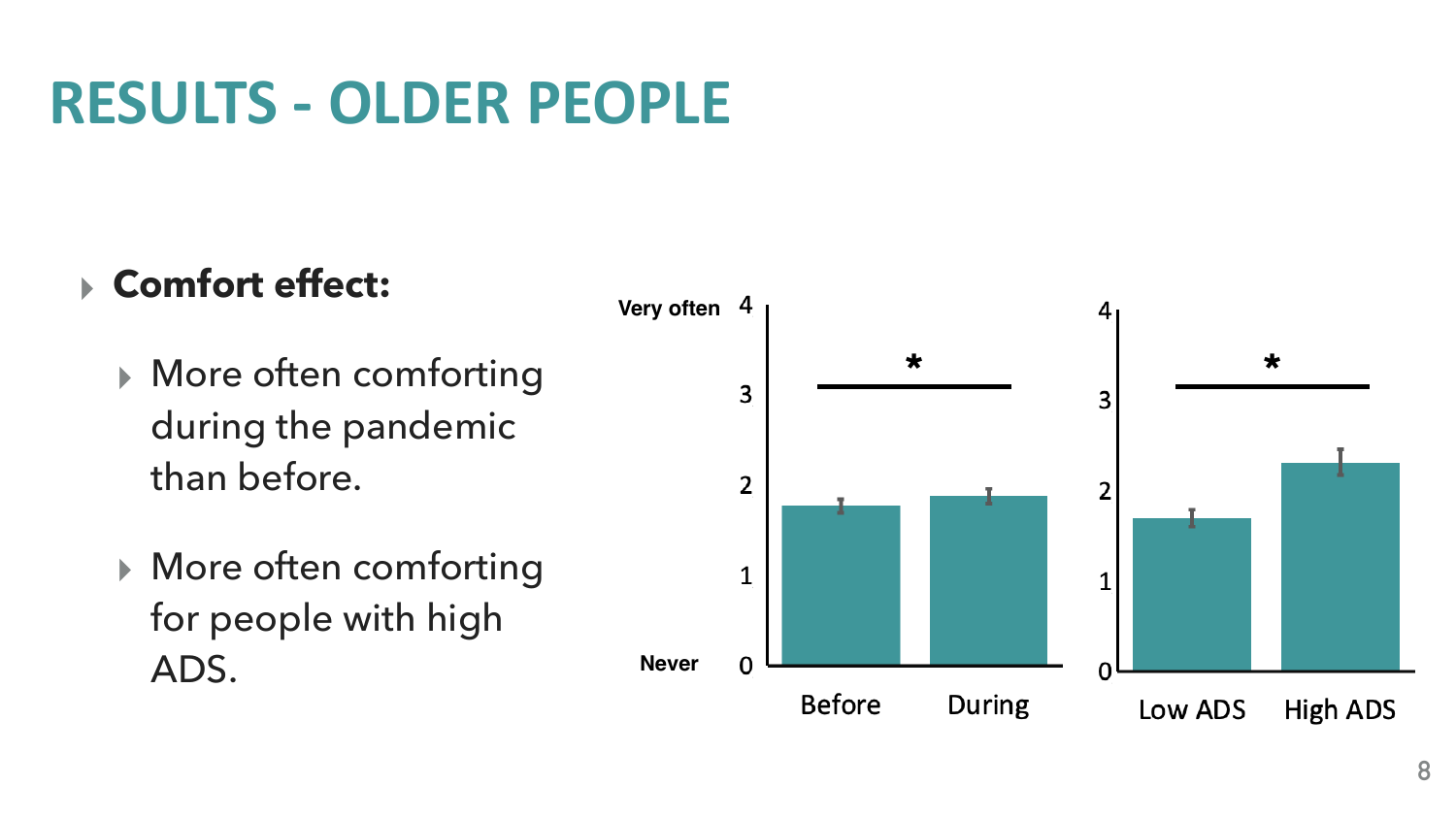## **DISCUSSION**

### **Music listening have a positive impact on mental health for both young and old people during the pandemic.**

**It supports the idea that music could be a useful tool to cope stress and ADS in time of pandemic regardless of age. <sup>9</sup>**





▸ **57% of young people** and **22% of old people** screened positive for depression

▸ The effect of music on **comfort** is experienced more often during the pandemic for

- and anxiety.
- both **young** and **old people**.
- **old people with ADS** and **young people**.

▸ The effect of music on **stress reduction** is more frequent during the pandemic for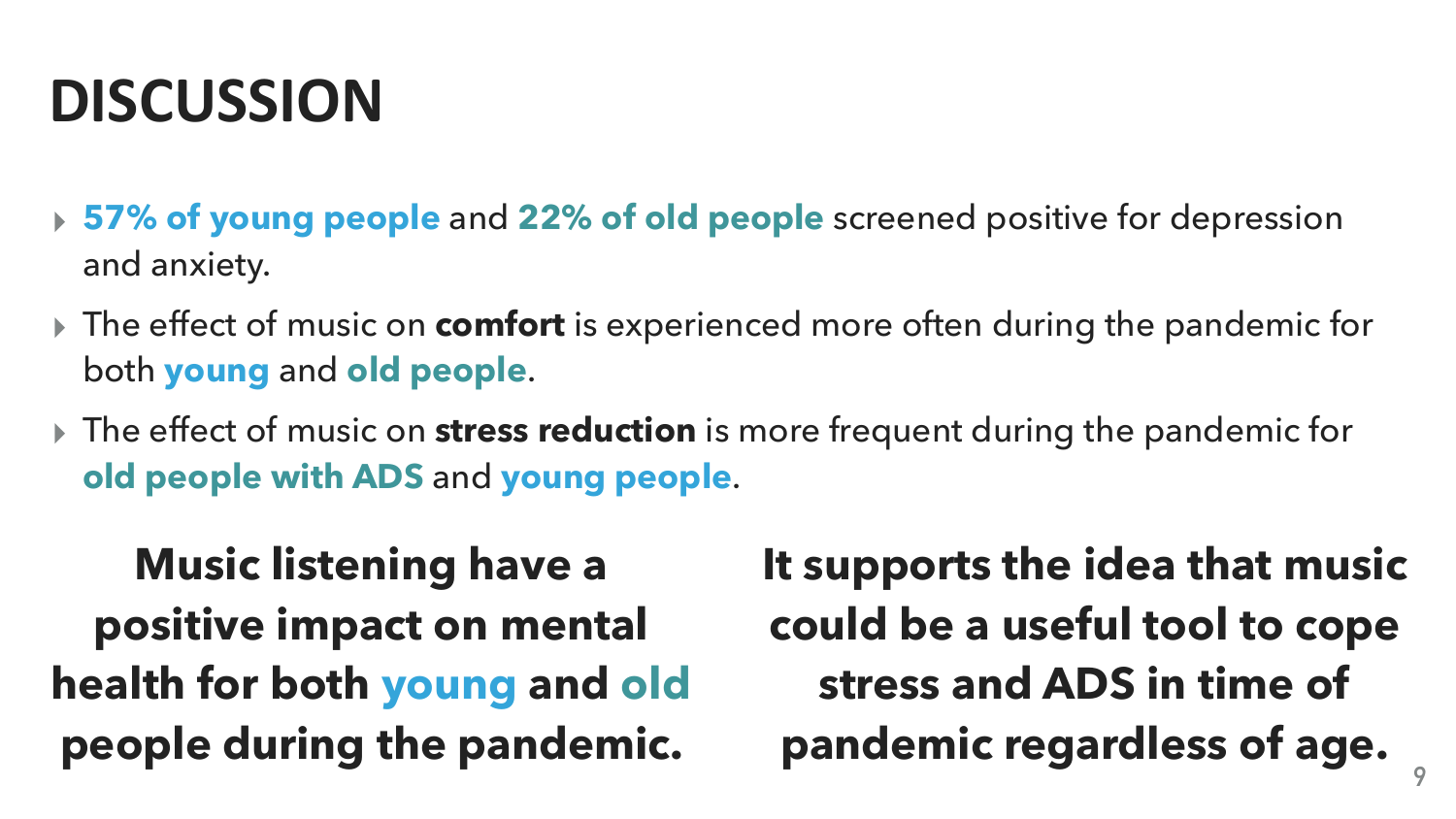### **musec.ca**

# **To participateONLINE SURVEY MUSIC AND COVID-19**



<http://ls.sondages.umontreal.ca/842969?lang=en>

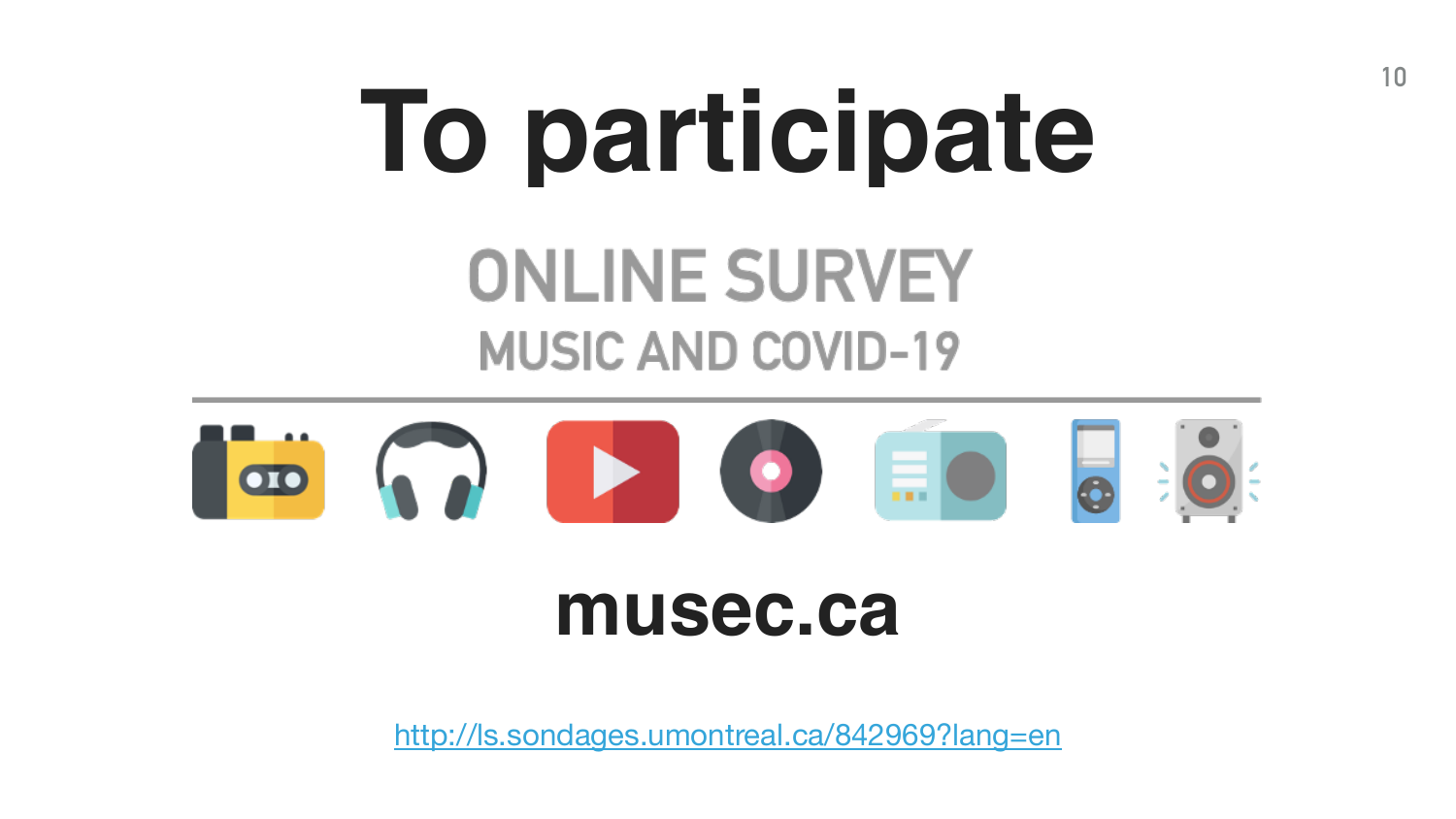### **ACKNOWLEDGEMENTS**

 $Bans.)$ 

International Laboratory for Brain, Music, and Sound Research





Alexandra Lemoyne

Catherine Houde-Harchambault, Jeanne Marie Desaulniers-Simon Amélie Cloutier, Pénélope Pelland-Goulet, Jadziah Pilon, Roxanne Ferrandez

Project funded by the *Projets Spéciaux du vice-rectorat à la recherche, à la découverte, à la création et à l'innovation en appui aux activités de mobilisation des connaissances* octroyés to I. Peretz & M. Duchesneau



Observatoire interdisciplinaire de création et de recherche en musique

Music, Emotions and Cognition Research Laboratory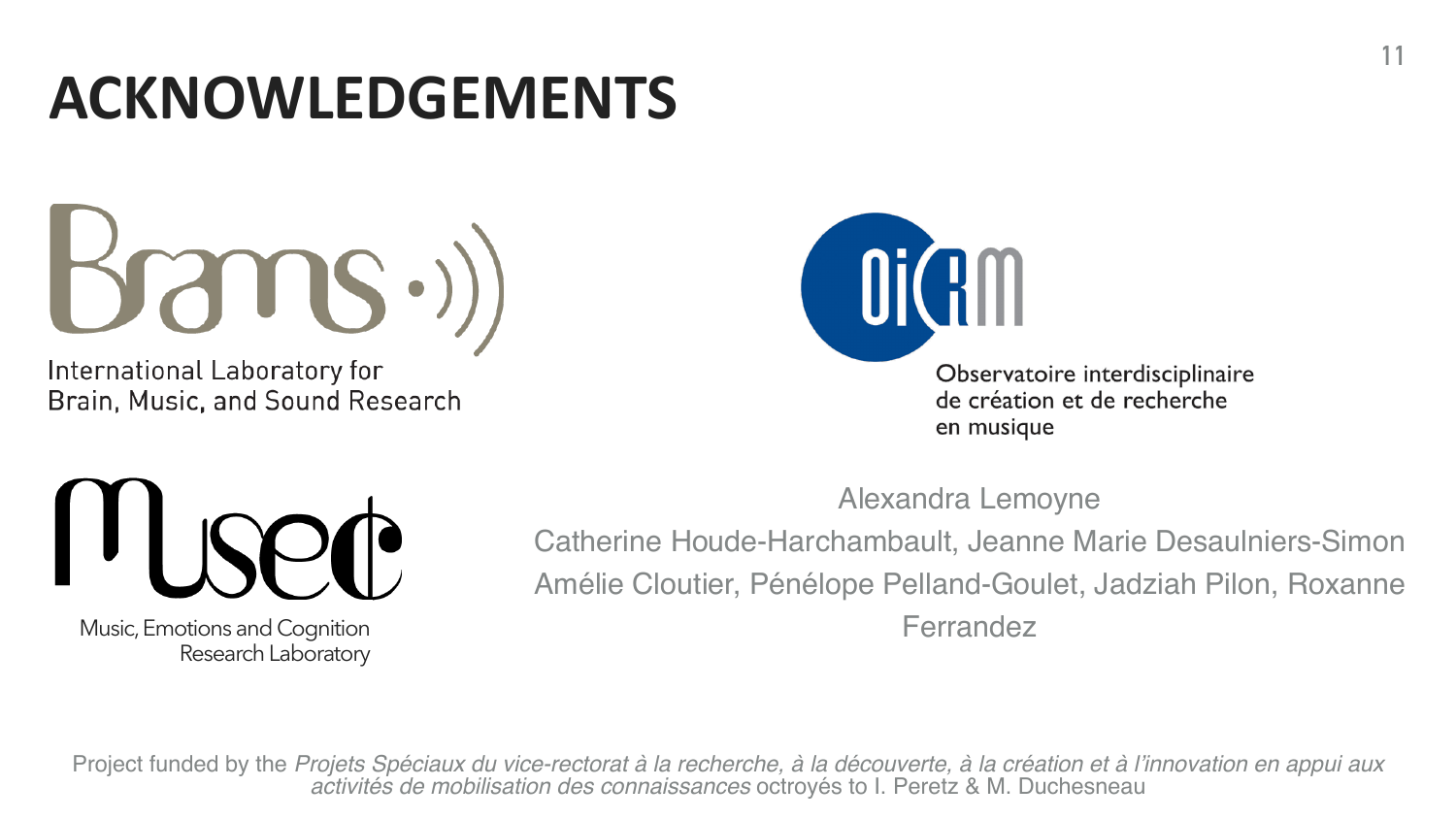### **REFERENCES**

Statistique Canada. Enquête sur la COVID-19 et la santé mentale, septembre à décembre 2020. 4 https:// www150.statcan.gc.ca/n1/fr/daily-quotidien/210318/ dq210318a-fra.pdf?st=AMl4rB48 (2021).

2. Parlapani, E. et al. A review on the COVID-19-related psychological impact on older adults: vulnerable or not? Aging Clin. Exp. Res. **33**, 1729–1743 (2021).

3. Savage, R. D. et al. Loneliness among older adults in the community during COVID-19: a cross-sectional survey in Canada. BMJ Open **11**, e044517 (2021).

4. Parola, A., Rossi, A., Tessitore, F., Troisi, G. & Mannarini, S. Mental Health Through the COVID-19 Quarantine: A Growth Curve Analysis on Italian Young Adults. Front. Psychol. **11**, 567484 (2020).

5. Lee, C. M., Cadigan, J. M. & Rhew, I. C. Increases in Loneliness Among Young Adults During the COVID-19 Pandemic and Association With Increases in Mental Health Problems. J. Adolesc. Health **67**, 714–717 (2020).

6. Mas-Herrero, E. et al. Rock 'n' Roll but not Sex or Drugs: Music is negatively correlated to depressive symptoms during the COVID-19 pandemic via reward-related mechanisms. (2020).

7. Granot, R. et al. "Help! I Need Somebody": Music as a Global Resource for Obtaining Wellbeing Goals in Times of Crisis. Front. Psychol. **12**, 1038 (2021).

8. Hennessy, S., Sachs, M., Kaplan, J. & Habibi, A. Music and mood regulation during the early stages of the COVID-19 pandemic. PloS One **16**, e0258027 (2021).

9. Psykiatric Center North Zealand. WHO-5 Questionnaires.

10. Spitzer, R. L., Kroenke, K., Williams, J. B. W. & Löwe, B. A Brief Measure for Assessing Generalized Anxiety Disorder: The GAD-7. Arch. Intern. Med. **166**, 1092 (2006).

11. Kroenke, K., Spitzer, R. L. & Williams, J. B. W. The PHQ-9: Validity of a brief depression severity measure. J. Gen. Intern. Med. **16**, 606–613 (2001).